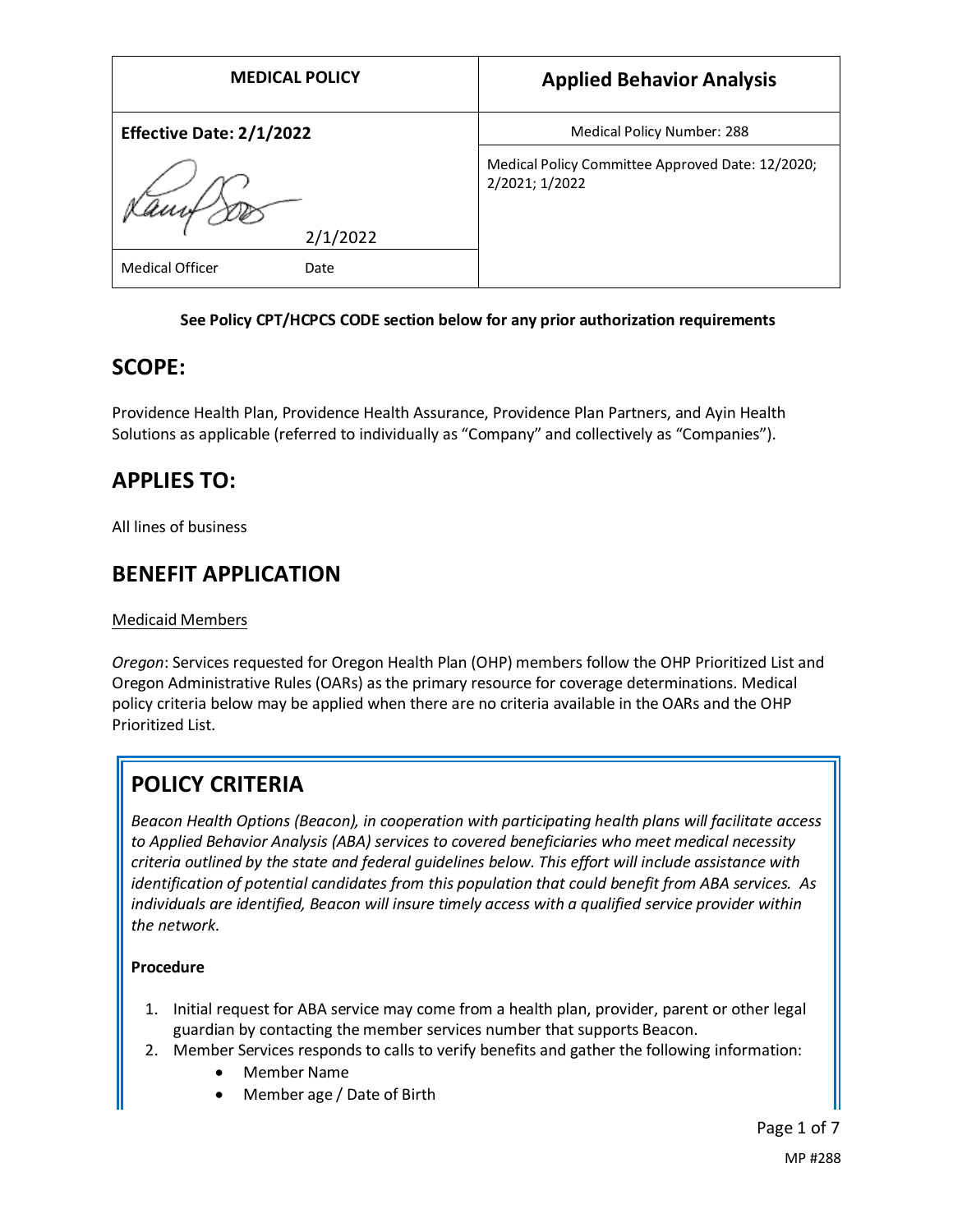- Parent/Legal Guardian name
- Contact information
- Address (include County)
- Referral source
- Previous Diagnosis, if available
- Group Name and ID for subscriber
- Treatment history, if any
- 3. If a patient has not been evaluated and diagnosed by a a licensed provider who has experience and training in the diagnosis and treatment of autism and there is no treatment history, the parent/caregiver is assisted with referrals to a licensed provider who has experience and training in the diagnosis and treatment of autism who can complete a Diagnostic Evaluation and make treatment recommendation for ABA services.
- 4. If a patient has been evaluated and diagnosed by a licensed provider who has experience and training in the diagnosis and treatment of autism who has made a recommendation for ABA services, referrals are provided to the family of ABA Providers.
- 5. The qualified service provider (BCBA) within the network, once authorization is granted by Beacon, will schedule the initial functional behavior assessment.
- 6. Beacon requires a qualified provider (BCBA) to develop the ABA treatment plan and supervise all direct ABA services.

#### **Authorization Process**

- 1. Following the face-to-face assessment, the qualified service provider, requests authorization from Beacon for the ABA services, which include one or more of the following
	- Comprehensive Assessment and Observation or Exposure Follow-up
	- Development of Treatment Plan
	- Supervision hours by a Qualified Service Provider (BCBA) to a Qualified Service Professional (BCaBA) or Qualified Services Paraprofessional.
	- ABA Therapy direct member care
	- Social Skills Group
	- Parent/Caregiver Training Without the Patient Present
	- Parent/Caregiver Training with the Patient Present
- 2. Beacon reviews the request applying the Level of Care Criteria for ABA, while taking into account the biopsychosocial factors affecting the child.
- 3. All ABA-based therapy services must be prior authorized. Authorization notifications are sent to the member, requesting provider and PCP when this information is available. Initial service authorization is granted for up to six-month period. At the end of this period, a reassessment is completed. Continued authorization is provided if the patient continues to meet the Level of Care criteria for continued treatment; or there is appearance of new problems or symptoms that meet admission criteria.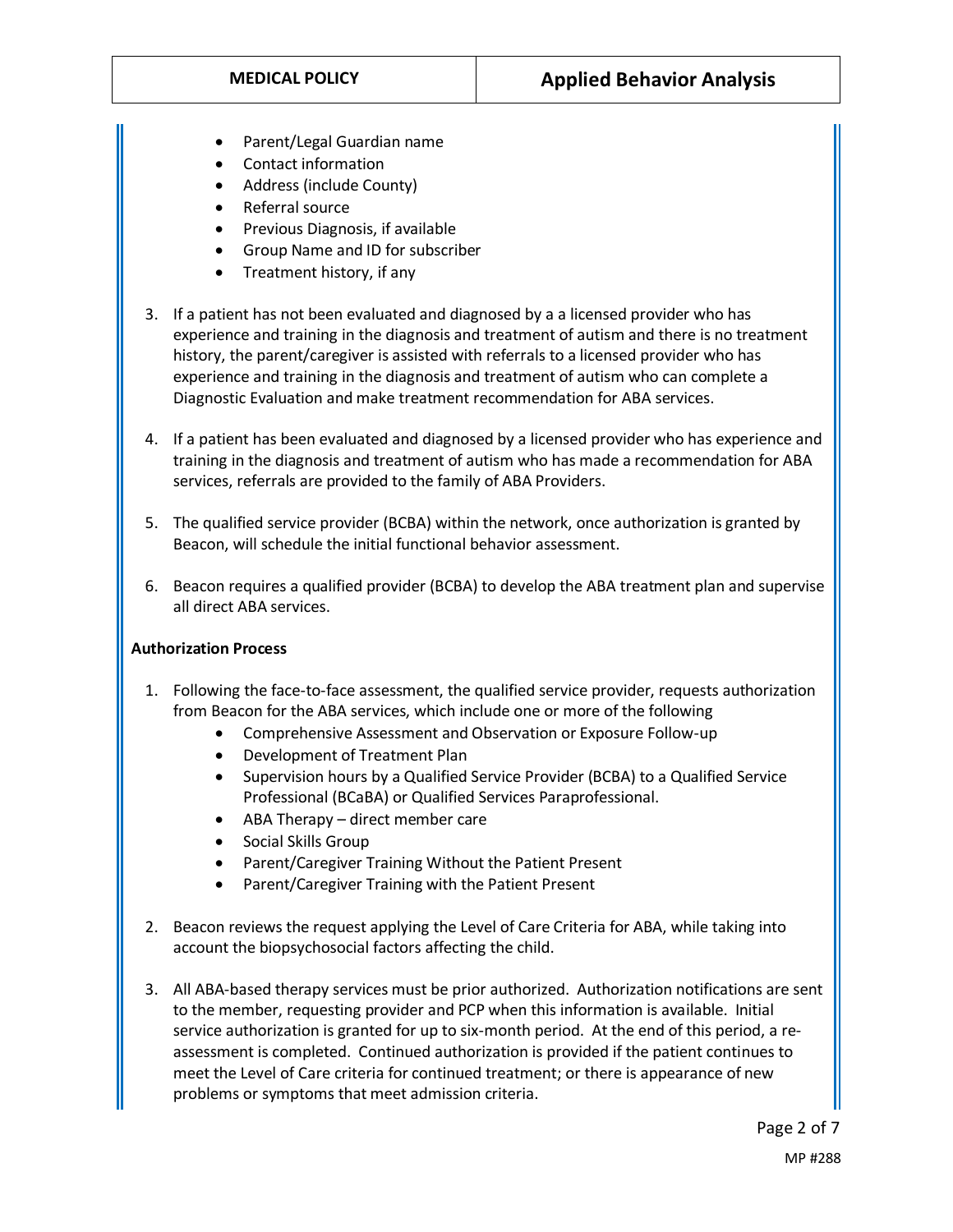- 4. Services are delivered in accordance with the recipient's treatment plan. The treatment plan has measurable goals over a specific timeline that is developed and approved by the qualified service provider for the specific patient being treated. The treatment plan must identify the service type, number of hours, parent/caregiver participation needed to achieve the plan's goals and objectives, and the individual providers responsible for providing the service. The treatment plan must incorporate training and support and include active participation from the patient's parent/caregiver. Treatment plan interventions identify, emphasize, and focus on generalization of skills and the development of spontaneous social communication, adaptive skills, and appropriate behaviors. The treatment plan must be made available to Beacon upon request. All treatment interventions must be consistent with ABA best practices. Treatment must be provided in a home or community-based setting, including clinics. The behavioral treatment plan must:
	- a. Be developed by a qualified service provider licensed to provide ABA services for the specific beneficiary being treated;
	- b. Include a description of patient information, reason for referral, brief background information (demographics, living situation, home/school/work information), clinical interview, review of recent assessment/reports, assessment procedures and results and focused or comprehensive ABA requirements;
	- c. Delineate both the frequency of baseline behaviors and the treatment planned to address the behaviors;
	- d. Include outcome measurement assessment criteria that will be used to measure achievement of behavior objectives;
	- e. Utilize evidence-based ABA services with demonstrated clinical efficacy in treating ASD, tailored to the beneficiary;
	- f. Clearly identify the service type, number of hours of direct service(s), observation and direction, parent/guardian training, support and participation needed to achieve the goals and objectives, the frequency at which the beneficiary's progress is measured and reported, transition plan, crisis plan and the individual providers responsible for delivering the services;
	- g. Include care coordination involving the parents or caregiver(s), school, state disability programs and others as applicable;
	- h. Consider the beneficiary's age, school attendance requirements, and other daily activities when determining the number of hours of medically necessary direct service and supervision;
	- i. Deliver ABA services in a home or community-based setting, including clinics. Any portion of medically necessary ABA service that is provided in school must be clinically indicated as well as proportioned to the total ABA services received at home and community; and
	- j. Include an exit plan/criteria.
- 5. Treatment updates are documented weekly by the service provider and are provided to Beacon no less frequently than every 6 months.
- 6. The treatment plan must document the number of service hours needed to effectively address the challenging behaviors identified. At a minimum, there must be at least one hour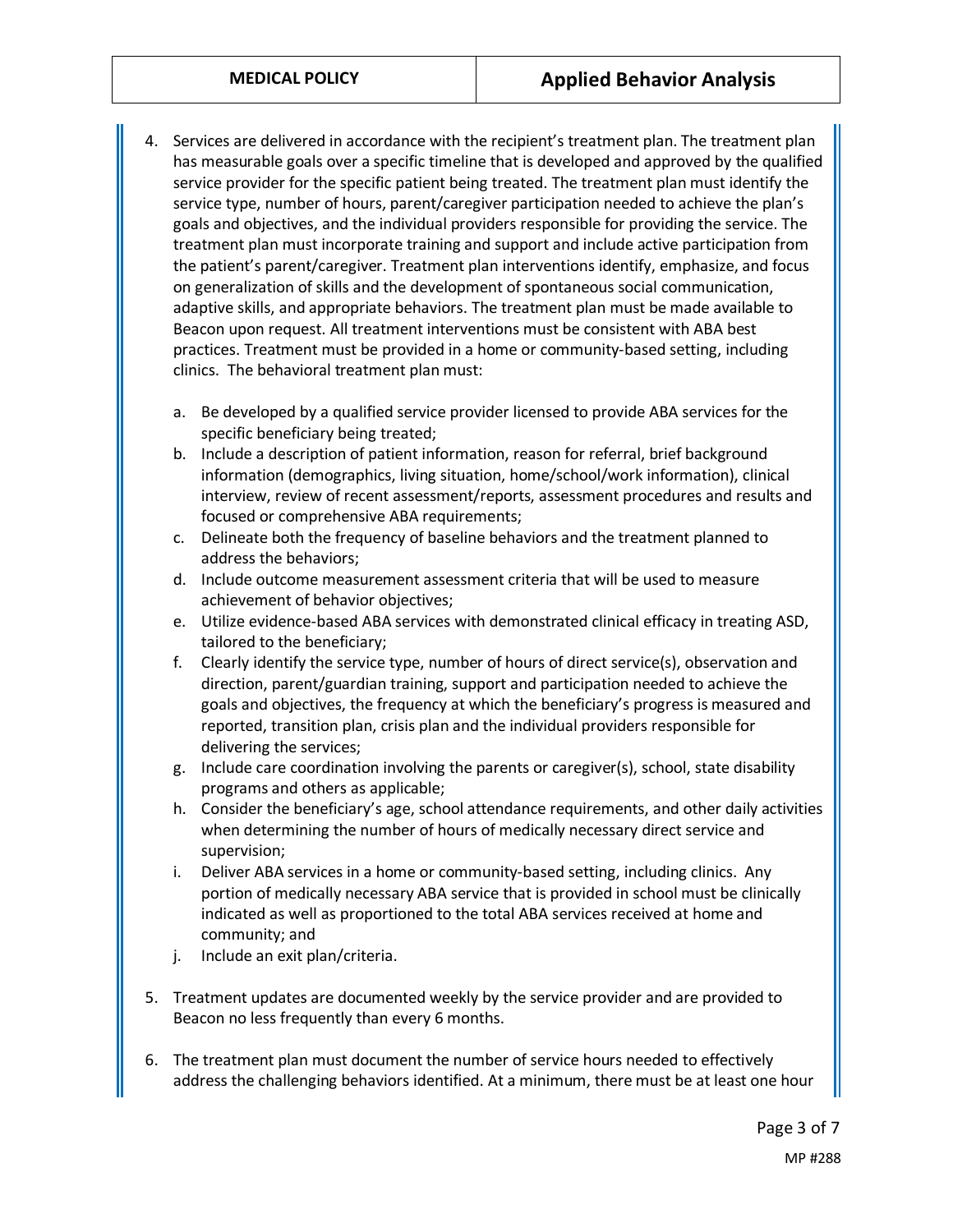of supervision provided by a qualified service provider for each 10 hours of direct service provided by a service professional or service paraprofessional.

7. Services must give consideration to the child's age, school attendance requirements and other daily activities as documented in the treatment plan.

#### **State Specific Requirements**

#### *Oregon1,2*

- A. For clients covered by those health plans originating in the State of Oregon and subject to the contract, insurance laws and regulations of the State of Oregon, Beacon shall comply with all applicable federal, State and local laws and Regulations.
- B. Coverage Determinations:
	- 1. A health plan must adjudicate ASD and PDD claims as mental health claims subject to state and federal mental health parity laws.
	- 2. The health plan may not categorically deny treatment for ABA therapy on the basis that the treatment is experimental or investigational.
	- 3. A health plan may not apply a categorical exclusion (such as exclusions for developmental, social or educational therapies) that results in a denial of all ABA or other medically necessary treatment.
	- 4. In order to comply with Mental Health Parity and Addiction Equality Act (MHPAEA) of 2008, the health plan has chosen not to implement any age or hour restrictions in benefit administration of ABA. Coverage decisions must be made on the basis of individualized determinations of medical necessity and must meet federal parity standards (refer to INS 2014-1, OAR 836-053-1405 and SB 365).
- C. ABA services may be provided by any licensed health care professional whose training and scope of practice includes applied behavior analysis services.
- D. The State of Oregon delegates the need for treatment plan approval by a licensed health care professional to the health insurance carrier.
- E. If an individual is receiving applied behavior analysis, an insurer may require submission of an individualized treatment plan. An insurer may require an updated individualized treatment plan, not more than once every six months.

The health plan may require the individualized treatment plan to be approved by a professional described in subsection (2)(a), and to include the:

- 1. Diagnosis;
- 2. Proposed treatment by type;
- 3. Frequency and anticipated duration of treatment;
- 4. Anticipated outcomes stated as goals, including specific cognitive, social, communicative, self-care and behavioral goals that are clearly stated, directly observed and continually measured and that address the characteristics of the autism spectrum disorder; and
- 5. Signature of the treating provider.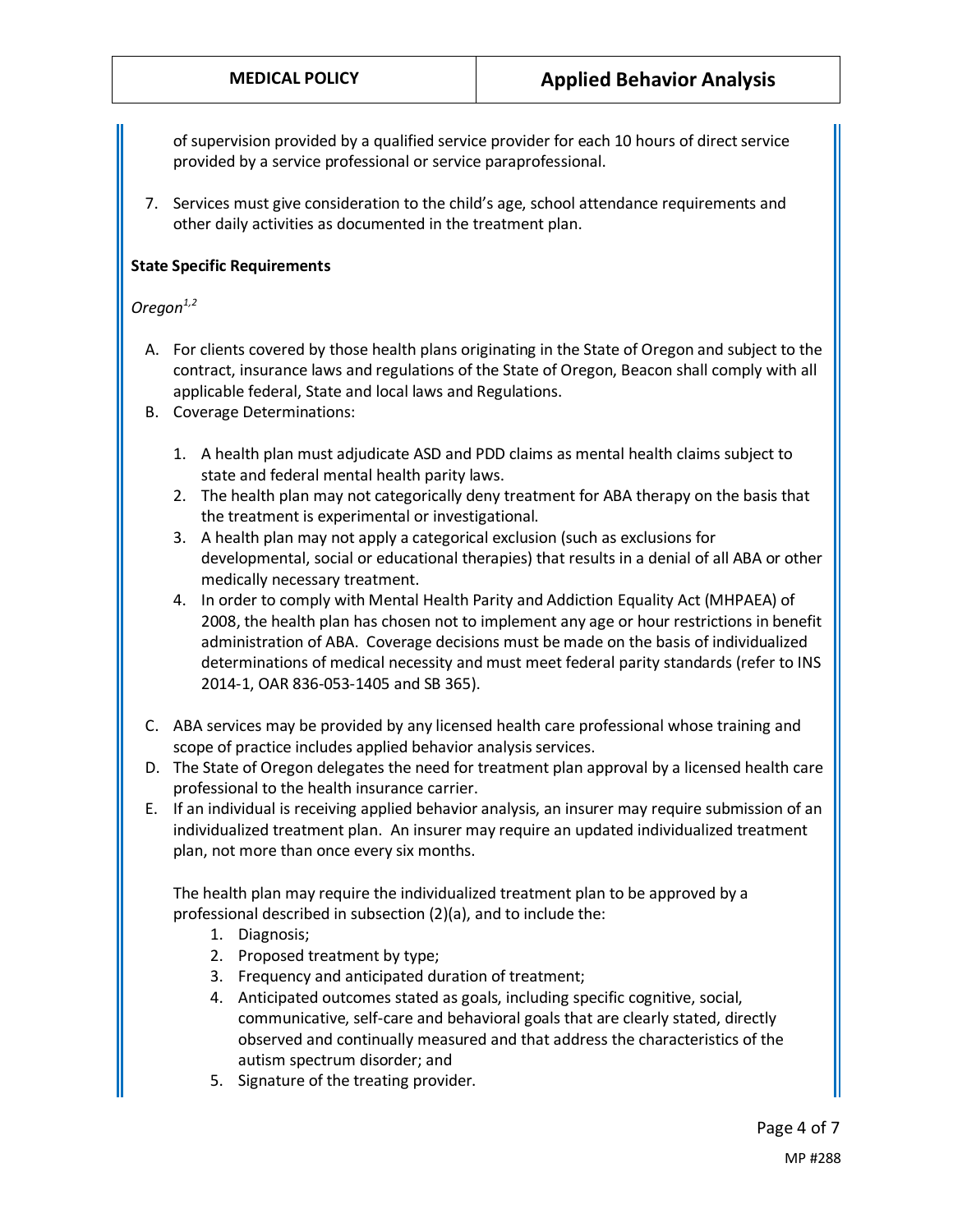#### *Washington*

- A. For clients covered by those health plans originating in the State of Washington and subject to the contract, insurance laws and regulations of the State of Washington, Beacon shall comply with all applicable federal, State and local laws and Regulations.
- B. Coverage Determinations:
	- 1. For the purposes of this section, "mental health services" means medically necessary outpatient and inpatient services provided to treat mental disorders covered by the diagnostic categories listed in the most current version of the diagnostic and statistical manual of mental disorders (reference RCW 48.44.341)

Prohibited exclusions that apply to ABA:

- 1. Benefits for actual treatment and services rendered may not be denied solely because a course of treatment was interrupted or was not completed.
- 2. If a service is prescribed for a mental health condition and is medically necessary, it may not be denied solely on the basis that it is part of a category of services or benefits that is excluded by the terms of the contract.
- 3. Benefits for mental health services and substance use disorder may not be limited or denied based solely on age or condition.

Coverage is not limited by age, dollar, or number of visits.

## **CPT/HCPCS CODES**

| <b>All Lines of Business</b>        |                                                                                                                                                                                                                                                                                                                                                                                                                                                                                                                                                                                                                                                                      |
|-------------------------------------|----------------------------------------------------------------------------------------------------------------------------------------------------------------------------------------------------------------------------------------------------------------------------------------------------------------------------------------------------------------------------------------------------------------------------------------------------------------------------------------------------------------------------------------------------------------------------------------------------------------------------------------------------------------------|
| <b>Prior Authorization Required</b> |                                                                                                                                                                                                                                                                                                                                                                                                                                                                                                                                                                                                                                                                      |
| 0362T                               | Behavior Exposure identification behavioral supporting follow-up assessment, each<br>includes 15 physician minutes or of other technicians' qualified time health face-to-face<br>care with professional a direction patient, with requiring interpretation the and<br>following report, components: administered administration by the physician or other<br>qualified health care professional who is on site; with the assistance of two one or<br>more technicians; for first a 30 patient minutes who of exhibits technician(s)<br>destructive time, behavior; completion in an environment that is customized face- to -<br>face with the patient 's behavior. |
| 0373T                               | Adaptive behavior treatment with protocol modification, each 15 minutes of<br>technicians' time face-to-face with a patient, requiring the following components:<br>administration by the physician or other qualified health care professional who is on<br>site; with the assistance of two or more technicians; for a patient who exhibits<br>destructive behavior; completion in an environment that is customized to the patient's<br>behavior.                                                                                                                                                                                                                 |
| 97151                               | Behavior identification assessment, administered by a physician or other qualified<br>health care professional, each 15 minutes of the physician's or other qualified health<br>care professional's time face-to-face with patient and/or guardian(s)/caregiver(s)                                                                                                                                                                                                                                                                                                                                                                                                   |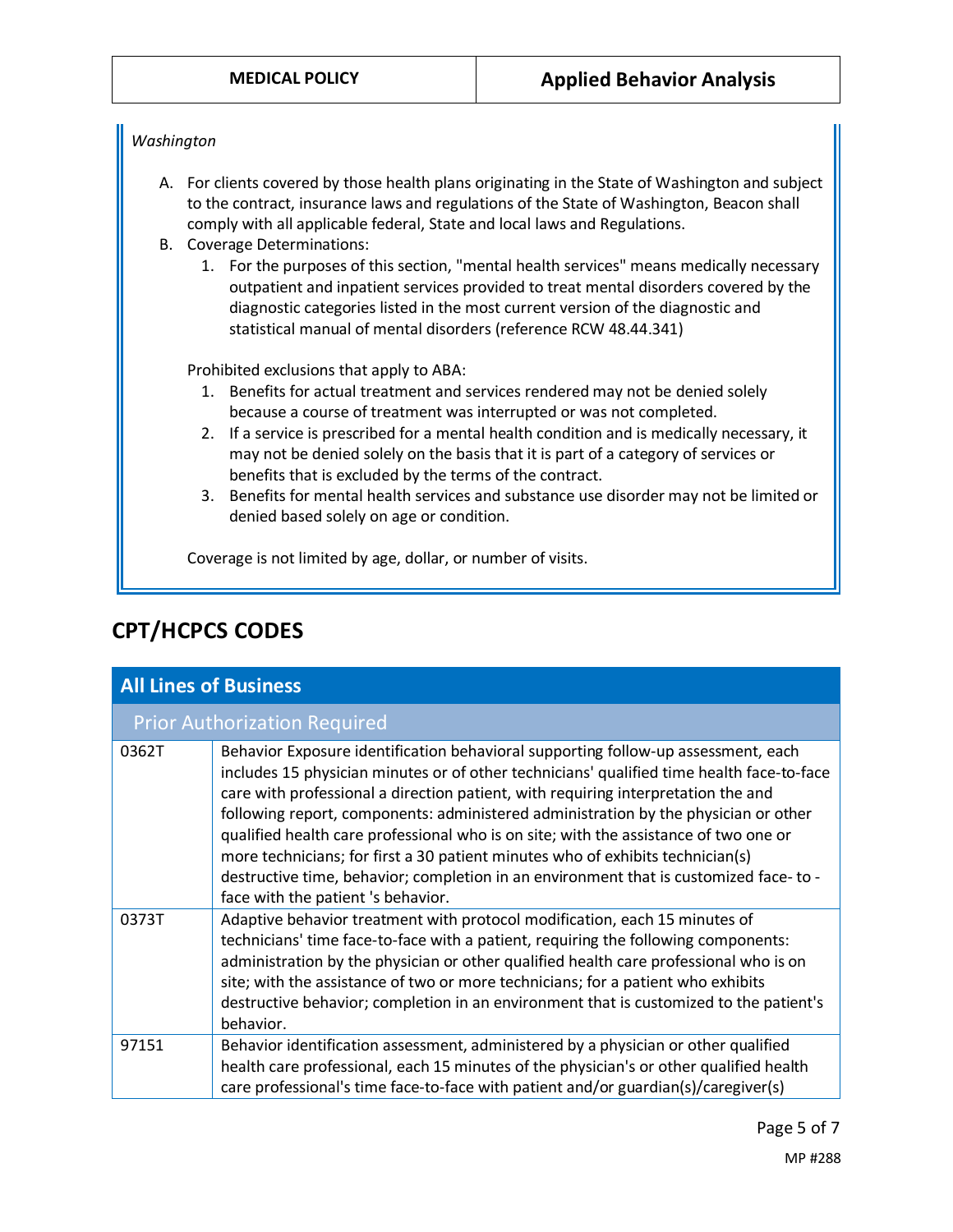|       | administering assessments and discussing findings and recommendations, and non-<br>face-to-face analyzing past data, scoring/interpreting the assessment, and preparing                                                                         |
|-------|-------------------------------------------------------------------------------------------------------------------------------------------------------------------------------------------------------------------------------------------------|
|       | the report/treatment plan                                                                                                                                                                                                                       |
| 97152 | Behavior identification-supporting assessment, administered by one technician under<br>the direction of a physician or other qualified health care professional, face-to-face<br>with the patient, each 15 minutes                              |
| 97153 | Adaptive behavior treatment by protocol, administered by technician under the<br>direction of a physician or other qualified health care professional, face-to-face with<br>one patient, each 15 minutes                                        |
| 97154 | Group adaptive behavior treatment by protocol, administered by technician under the<br>direction of a physician or other qualified health care professional, face-to-face with<br>two or more patients, each 15 minutes                         |
| 97155 | Adaptive behavior treatment with protocol modification, administered by physician or<br>other qualified health care professional, which may include simultaneous direction of<br>technician, face-to-face with one patient, each 15 minutes     |
| 97156 | Family adaptive behavior treatment guidance, administered by physician or other<br>qualified health care professional (with or without the patient present), face-to-face<br>with guardian(s)/caregiver(s), each 15 minutes                     |
| 97157 | Multiple-family group adaptive behavior treatment guidance, administered by<br>physician or other qualified health care professional (without the patient present),<br>face-to-face with multiple sets of guardians/caregivers, each 15 minutes |
| 97158 | Group adaptive behavior treatment with protocol modification, administered by<br>physician or other qualified health care professional, face-to-face with multiple<br>patients, each 15 minutes                                                 |
|       |                                                                                                                                                                                                                                                 |

# **DESCRIPTION**

ABA as a treatment is used to help a child or adolescent learn appropriate social behaviors and improve and increase their communication and learning skills and capabilities. ABA is a treatment intervention developed from principles of behavioral psychology that teaches complex and simple skills based on consequences and reinforcement to improve social and functional behaviors that are targeted, observable, and measurable. ABA is commonly used as a type of therapy for children diagnosed with autism spectrum disorder or other developmental conditions.

# **INSTRUCTIONS FOR USE**

Company Medical Policies serve as guidance for the administration of plan benefits. Medical policies do not constitute medical advice nor a guarantee of coverage. Company Medical Policies are reviewed annually and are based upon published, peer-reviewed scientific evidence and evidence-based clinical practice guidelines that are available as of the last policy update. The Companies reserve the right to determine the application of Medical Policies and make revisions to Medical Policies at any time. Providers will be given at least 60-days' notice of policy changes that are restrictive in nature.

The scope and availability of all plan benefits are determined in accordance with the applicable coverage agreement. Any conflict or variance between the terms of the coverage agreement and Company Medical Policy will be resolved in favor of the coverage agreement.